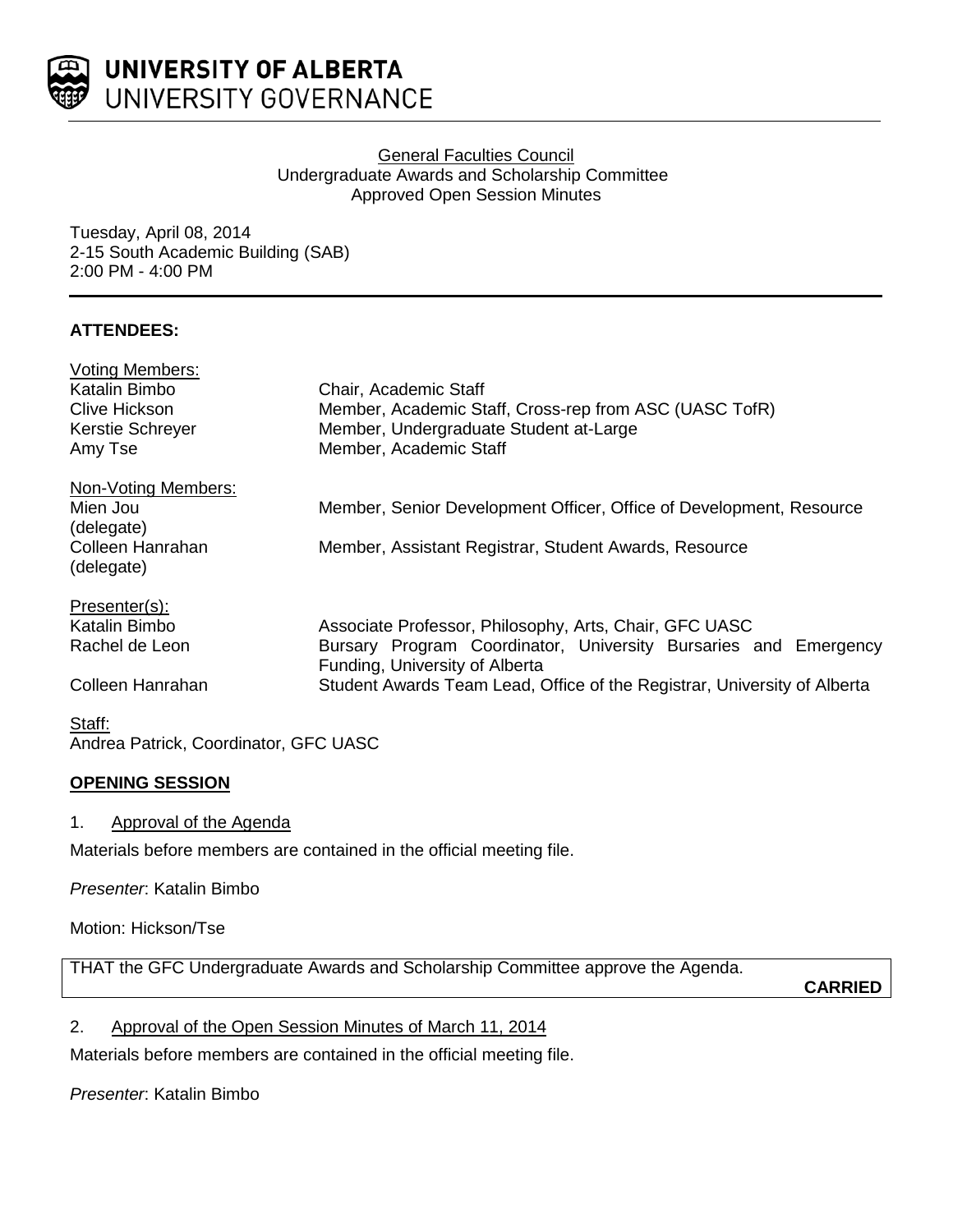Motion: Tse/Hickson

THAT the GFC Undergraduate Awards and Scholarship Committee approve the Minutes of March 11, 2014.

**CARRIED**

## 3. Comments from the Chair

The Chair commented on a number of relevant items to members.

## **ACTION ITEMS**

4. New Undergraduate Student Awards and Scholarships for Approval (April 8, 2014)

Materials before members are contained in the official meeting file.

*Presenter*: Colleen Hanrahan

*Purpose of the Proposal*: To approve new undergraduate awards and scholarships.

## *Discussion*:

Members engaged in discussion in relation to Items 1-14. Item 7, the Karen Kennedy Scholarship in Occupational Therapy, was withdrawn from consideration.

Item 1: Members discussed various changes with the award, and suggested revisions to the Conditions and Application sections of the award. Members sought clarification surrounding the use of the term "course supervisor" and the applicability of academic standing within the award description.

Item 2: Members suggested several amendments to the scholarship, including changes to the title and Conditions. Members discussed the differences between the words "degree" and "program". Ms Hanrahan will check into the usage of the word "program".

Item 3: Members discussed the information contained within the Field of Study of the scholarship, and the title and Conditions were amended. Ms Hanrahan will confirm the wording of the Field of Study. A member enquired whether the term "superior academic achievement" applied to high school grades.

Item 4: Members provided suggestions for amendments to the Conditions of this scholarship. Members discussed the language used within the scholarship and suggested that it was unclear whether the scholarship would be available to non-athlete members of the Golden Bears basketball program. Ms Hanrahan stated that she would confirm the language of the scholarship.

Item 5: Members discussed the difference between "grade" and "mark" and suggested revisions to the Conditions of the prize. A member pointed out that there are two LAW 518 courses and that only one is required to write a paper and another member suggested that this might be inequitable.

Item 6: Amendments were made to the Conditions of the scholarship. A member enquired about the reasoning behind the third year eligibility.

Item 8: Members made amendments to the title and Conditions of the award. A member sought clarity around the definition of "upper year".

Item 9: Members made amendments to the Conditions of the award. A member asked whether the case competition, as noted within the award, would be continuing indefinitely.

Item 10: Members made an amendment to the Conditions of the award.

Item 11: Members made several amendments to the Conditions of the award. A member suggested that the second reference to academic standing within the Conditions was redundant.

Item 12: Members revised the title and Conditions of the award.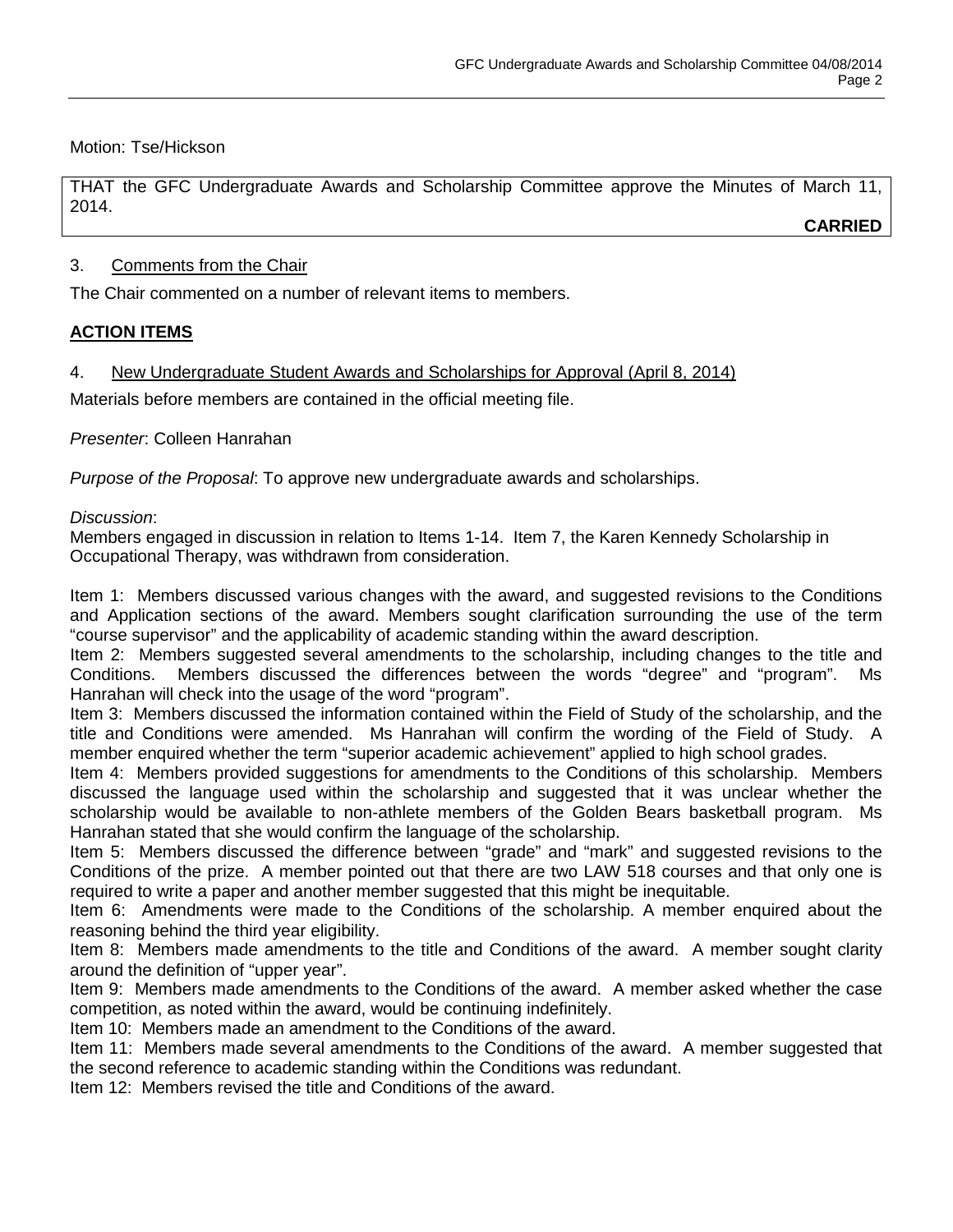Item 13: Members suggested revisions to the Field of Study of the award, and Ms Hanrahan stated that she would check into the suggested revisions. Item 14: Members revised the title and the Conditions of the bursary.

#### Motion: Hickson/Tse

THAT the GFC Undergraduate Awards and Scholarship Committee approve, under delegated authority from General Faculties Council, new undergraduate student awards and scholarships, as submitted by the Student Awards Office and as set forth in Attachment 2, as amended, to be effective immediately.

**CARRIED**

5. Amendments to An Existing Undergraduate Student Award and Scholarship (April 8, 2014)

Materials before members are contained in the official meeting file.

#### *Presenter:* Colleen Hanrahan

*Purpose of the Proposal*: To approve amendments to an existing undergraduate student award and scholarship.

#### *Discussion*:

Members suggested various revisions to the Conditions and Funded By sections of the scholarship.

#### Motion: Tse/Hickson

THAT the GFC Undergraduate Awards and Scholarship Committee approve, under delegated authority from General Faculties Council, proposed amendments to an existing undergraduate student award and scholarship, as submitted by the Student Awards Office and as set forth in Attachment 2, as amended, to be effective immediately.

#### **CARRIED**

#### 6. New Undergraduate Student University Bursaries and Emergency Funding (UBEF) Bursaries for Approval (April 8, 2014)

Materials before members are contained in the official meeting file.

*Presenter*: Rachel de Leon

*Purpose of the Proposal*: To approve new undergraduate bursaries.

#### *Discussion*:

Members engaged in discussion in relation to Items 1 and 2.

Item 1: Members suggested various revisions to the Conditions section of the bursary.

Item 2: Members proposed several amendments to the title and Conditions of the bursary.

#### Motion: Tse/Schreyer

THAT the GFC Undergraduate Awards and Scholarship Committee approve, under delegated authority from General Faculties Council, new undergraduate student University Bursaries and Emergency Funding (UBEF) Bursaries, as submitted by the University Bursaries and Emergency Funding (UBEF) and as set forth in Attachment 2, as amended, to be effective immediately.